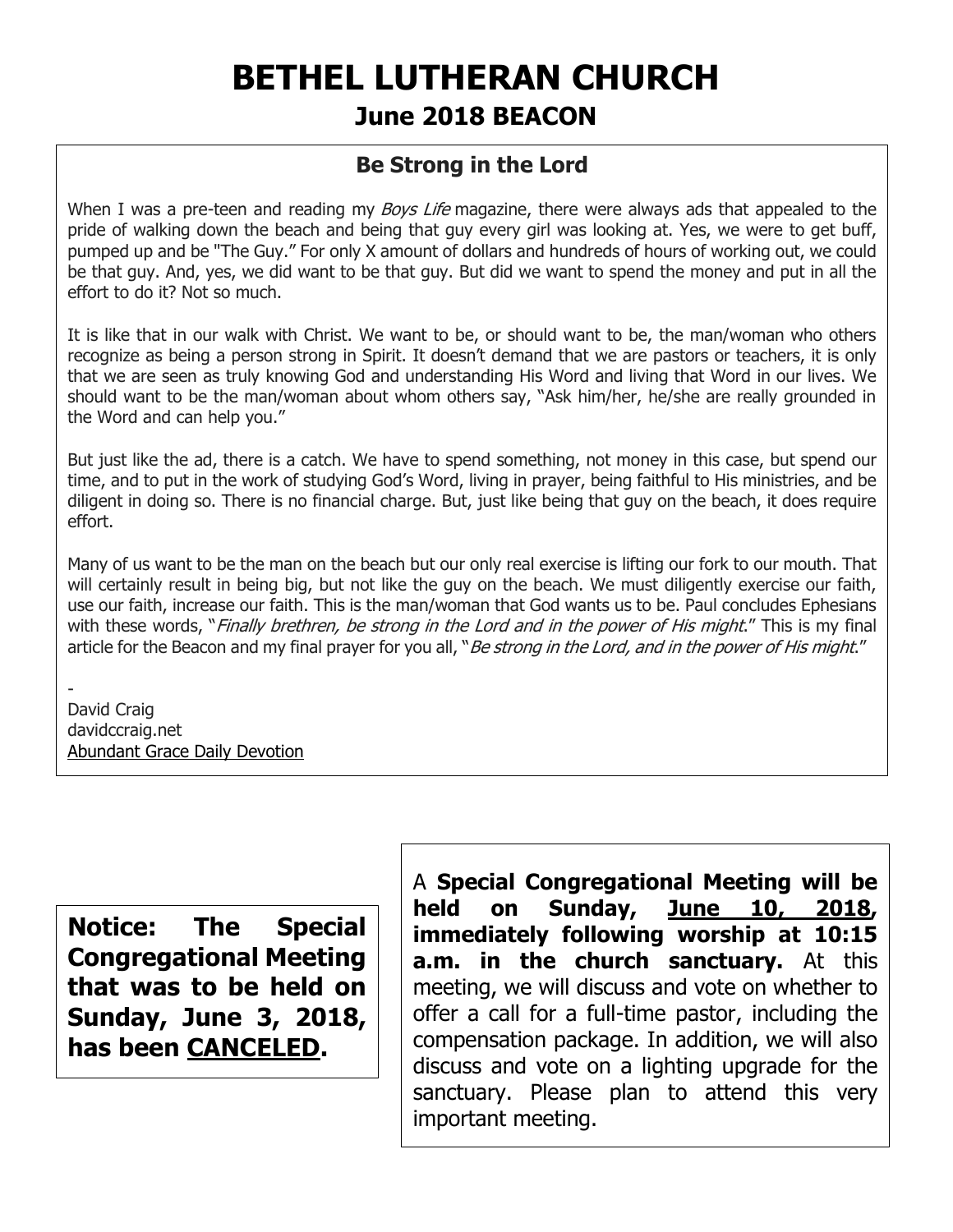# **May 9, 2018 Church Council Minutes**

(to be reviewed at the June Council meeting)

**Present:** Dan Frey, JoAnne Schwarz, Allen Redman, Darla Drewelow, Bruce Simon, Michelle Krohn, Carol Chapman

**Approval of the Agenda:** Motion by JoAnne, second by Allen. Passed.

**Approval of the April Minutes:** Motion by Michelle, second by JoAnne. Passed.

**Approval of the Treasurer's Report:** Motion to accept report by Bruce, second by Michelle. Passed.

#### **Ministry Team Reports:**

- **Children & Youth Ministry Team**: no report
- **Outreach & Fellowship Ministry Team**: We are responsible for Meals on Wheels during May. We are encouraged to volunteer for delivery dates. Please see the bulletin board for available dates. Free discarded books from our Library are available on the table in the handicap entrance.
- **Property Ministry Team**: Dan mentioned they would be looking into some moisture issues detected in the kitchen area. A sampling of new lighting options would be in place by Sunday. Feedback from the Congregation is welcomed. Outside clean-up day was accomplished.
- Worship & Music Ministry Team: All hymns have been selected up to May 27<sup>th</sup>.
- **Social Concerns Ministry Team**: Relay for Life is Friday, July 13<sup>th</sup> from 6:00-11:00 pm @ the Allison Fair Grounds. A signup sheet for a Bethel Walking Team will be posted. Brooke Paulson will speak to the congregation this coming Sunday to encourage participation.
- **Missions/Benevolence Ministry Team**: No meeting. Benevolence distribution is on track and directed each quarter.

#### **Old Business:**

- 1. Copy Machine lease renewal: This will be tabled for now.
- 2. CCB contract renewal (cost would be \$864.00). Motion by Allen to renew, second by Michelle. Passed.
- 3. Lawn mowing: Thank you to Henry & Janice Gerloff for volunteering to mow again this year!
- 4. Vacation Bible School: Dan will touch base with Stacy on her follow-up with the other churches.

#### **New Business**:

- 1. Congregational meeting date will be June 3 immediately following services @ 10:15 am. The purpose of the meeting is to discuss & vote on whether to offer a call for a full-time pastor including a compensation package. In addition, we will discuss and vote on a lighting upgrade for the sanctuary. Bruce made the motion to approve the ballot & sign to be posted. Second by Michelle. Passed.
- 2. Tornado Memorial Community Service Sunday, May 27, 2018 @ 10 am. Our Congregation is invited to attend this Community Service remembering the tornado of 2008, at the AP High School. It was decided we would still have our normal 9 am Sunday service. Those that want to attend the Community Service are welcome to do so.
- 3. New Testament Stiks: These Bible Stiks are an audio drama designed for the Military. They contain selected Psalms plus a 40-day listening plan and are available for purchase @ \$25. It was discussed these could be purchased using Benevolence Funds.
- 4. Parkersburg Hardware Store: Motion by Allen to open an account at the Hardware Store, second by Darla. Passed.
- 5. Parkersburg Fun Days: This year's celebration will be August 17  $\&$  18<sup>th</sup>. Discussed parade participation. This was tabled and will be discussed further at the next Outreach & Fellowship Ministry Team meeting.

### **Motion to adjourn by Bruce, second by JoAnne. Passed. Closing Prayer/The Lord's Prayer**

**Communion Assistants: June: Michelle Krohn, Stacy Palmer July: Carol Chapman, Allen Redman**

Submitted by Carol Chapman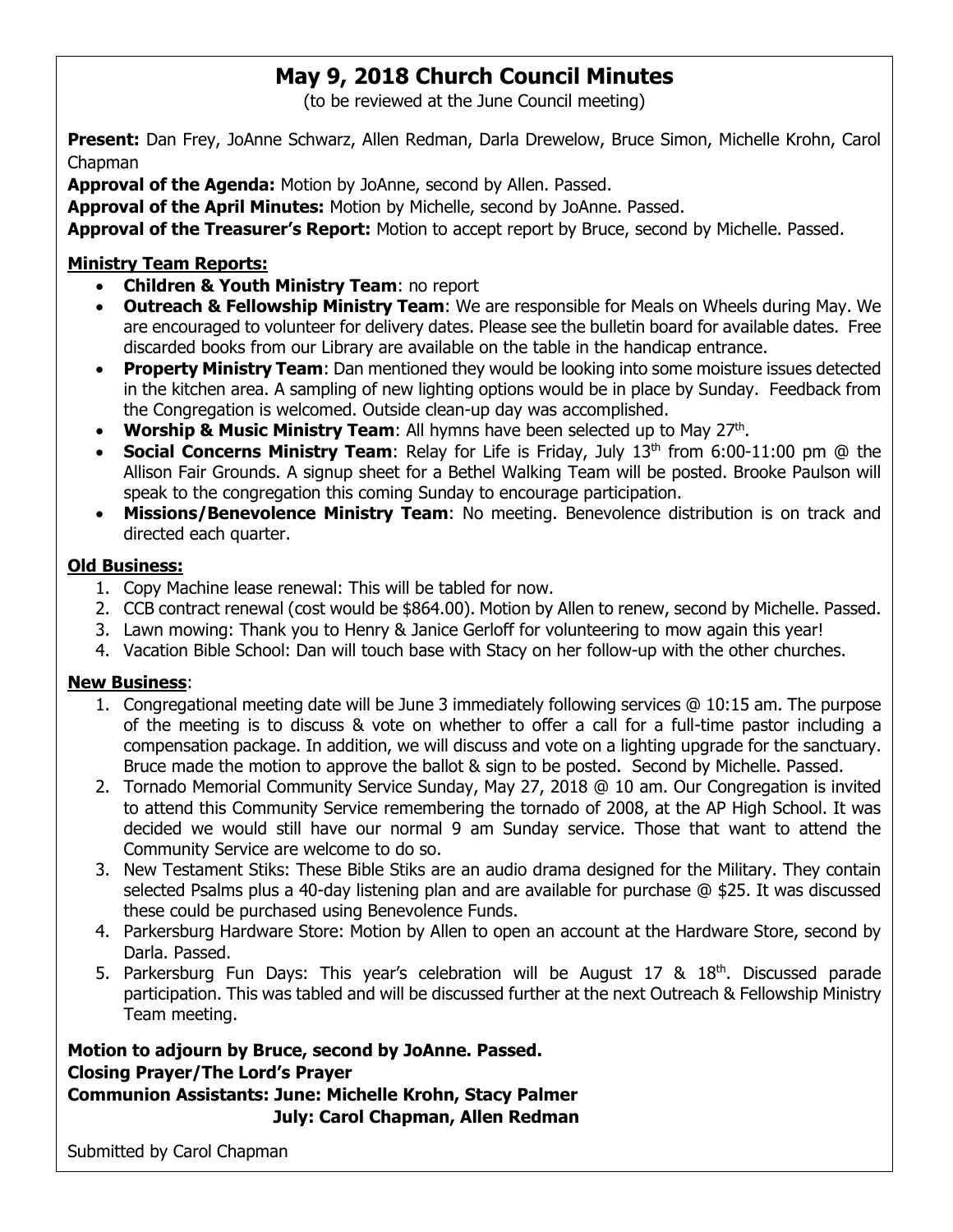# **Family Devotions for June**

#### **Keeping His Word!**

Bible Verse: "Fix these words of mine in your hearts and minds; . . . Teach them to your children, talking about them when you sit at home and when you walk along the road, when you lie down and when you get up." Deuteronomy 11:18-19

At long last, it's here! Summer! It's often a fun, exciting time when we take a break from our normal routine. Just remember to keep the most important thing #1 on our list – spending time with God and His Word! Along with daily Bible reading with your family, borrow a book from the Bethel library to help "fix God's word in your hearts and minds." Here are just a few:

- The Lord's Prayer by Rick Warren This beautifully illustrated children's book "helps make this prayer come alive for readers young and old!"
- The Gospel According to Molly by Dr. David Craig Just one of the wonderfully-written books by our Pastor, "these 'tails' will inspire, encourage and give hope to all who will go for their daily walk with Molly and with God."
- Fully Alive by Ken Davis Christian comedian, radio host and speaker, Ken Davis, shares his story of how to "live life to the fullest, life overflowing from the power of Christ, life as God intended."
- There are more books and videos in our library you'll want to borrow! Also, watch for those that are looking for a new home!

Pray: Dear God, please help us walk with you this summer, keeping your Word fully alive in our hearts and minds. We ask this in Jesus' Name, amen.

# **Organized Prayer for Bethel Families**

**Week of June 3 –** Perry & Adrian Bernard, Devin, Gavin, Bella & Lorna, Barb Brouwer, Josh Brouwer, MacKenzie & Jessie, Steve & Sherry Brouwer

**Week of June 10 –** John & Erin Hubbard, Vern & Marilyn Ingalls, Andy & Kayla Jacobson, Clair & Bo, Jon & Tricia Jacobson, Anna, Wesley & Laura

**Week of June 17 –** Bob & Connie Rule, Pat Rule, Merle & Merna Schrage, Ryan & April Schrage, Rylee & Reygan

**Week of June 24 –** Molly O'Brien Brouwer, MacKenzie, Jessie & Jaycee, Dave & Sharleen Hubbard, Joyce Hoffman, Shirley Bergman

# **Membership Directory**

We are working towards a current directory for our church family. It would be nice for a new minister to be able to reach you. Thank you to those who have updated their address, email, and phone numbers, but there are many left. Please contact the office by phone (319-346-2028), email (bethelparkersburg.org), or on the attendance slips on Sunday morning. Or better yet, stop in on Wednesday morning and visit Pam  $\odot$  or Friday morning to visit Doralene  $\odot$ !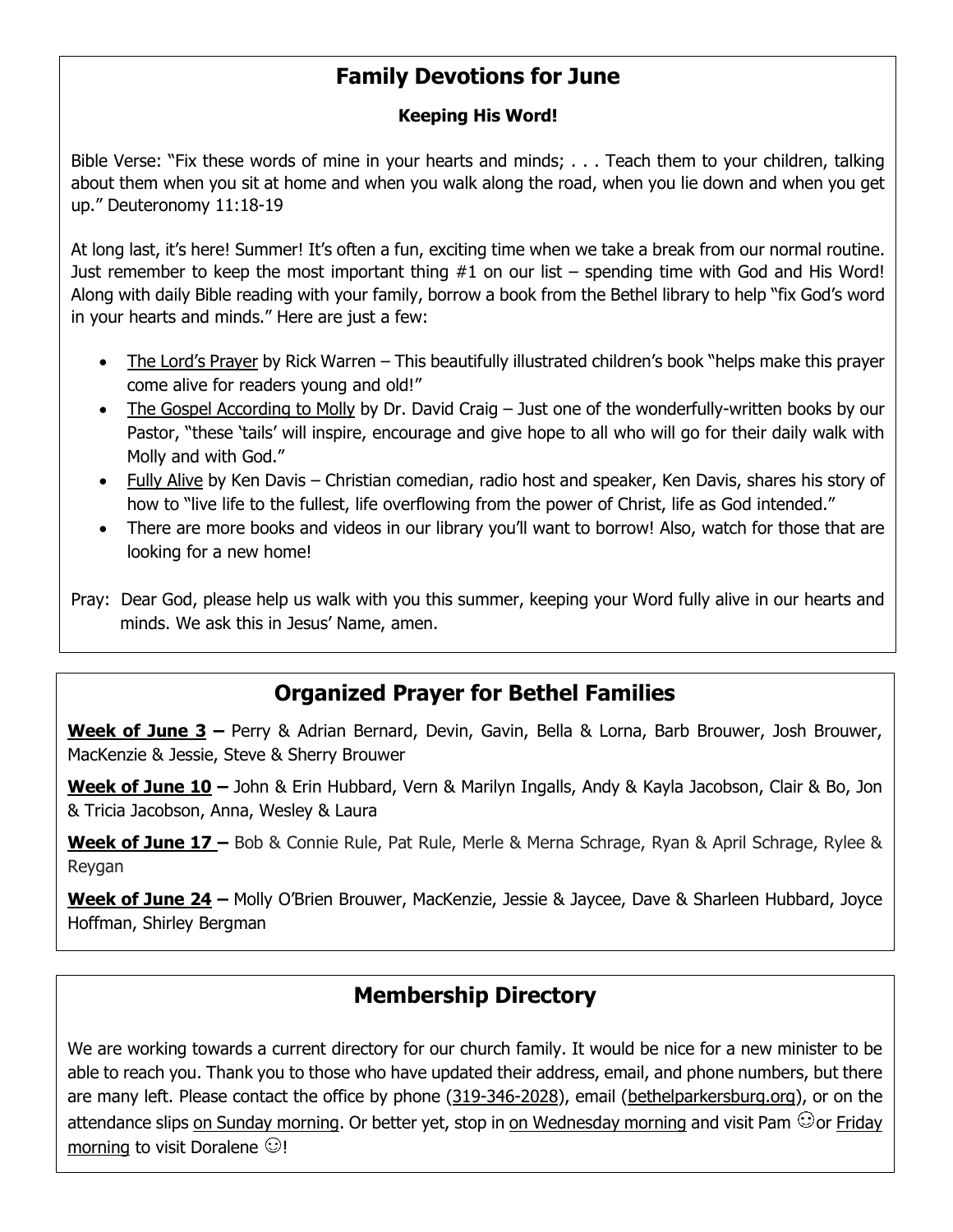## **June Bible Reading Schedule**

June 1, Fri: II Kings 20, Lev. 23:23-44, Jer. 52:1-16 Saturday: II Kings 21, Lev. 24, Jer. 52:17-34 Sunday: Exodus 22 June 4, Mon: II Kings 22, Lev. 25:1-17, Mark 1:1-20 Tuesday: II Kings 23:1-20, Lev. 25:18-38, Mark 1:21-45 Wednesday: II Kings 23:21-37, Lev. 25:39-55, Mark 2:1-12 Thursday: II Kings 24, Lev. 26:1-13, Mark 2:13-28 Friday: II Kings 25:1-17, Lev. 26:14-26, Mark 3:1-19 Saturday: II Kings 25:18-30, Lev. 26:27-46, Mark 3:20-35 Sunday: Exodus 23 June 11, Mon: I Chronicles 1, Lev. 27:1-15, Mark 4:1-20 Tuesday: I Chron. 2, Lev. 27:16-34, Mark 4:21-41 Wednesday: I Chron. 3, Numbers 1, Mark 5:1-20 Thursday: I Chron. 4, Num. 2, Mark 5:21-43 Friday: I Chron. 5, Num. 3, Mark 6:1-13 Saturday: I Chron. 6, Num. 4, Mark 6:14-29 Sunday: Exodus 24 June 18, Mon: I Chron. 7, Num. 5:1-15, Mark 6:30-44 Tuesday: I Chron. 8, Num. 5:16-31, Mark 6:45-56 Wednesday: I Chron. 9, Num. 6:1-12, Mark 7:1-23 Thursday: I Chron. 10, Num. 6:13-27, Mark 7:24-37 Friday: I Chron. 11, Num. 7:1-17, 84-89, Mark 8:1-21 Saturday: I Chron. 12, Num. 8:1-14, Mark 8:22-38 Sunday: Exodus 25 June 25,Mon: I Chron. 13, Num. 8:15-26, Mark 9:1-13 Tuesday: I Chron. 14, Num. 9, Mark 9:14-29 Wednesday: I Chron. 15, Num. 10:1-13, Mark 9:30-50 Thursday: I Chron. 16:1-22, Num. 10:14-36, Mark 10:1-16 Friday: I Chron. 16:23-43, Num. 11:1-15, Mark 10:17-34

Saturday: I Chron. 17:1-15, Num. 11:16-35, Mark 10:35-52

# **June Anniversaries**

- 8 Kory & Deb Walters (34)
- 11 Kyle & Mary Rice (24)
- 14 John & Eric Hubbard (4)
- 16 Mark & Marilyn Buss (12)
- 17 Larry & Carol Chapman (51)
- 22 Terry & Janet Mennen (44)
- 24 Jay & Angi Herter (23)
- 28 Jerry & Lisa Luhring (33)

# **Showing We Care**

If you know of someone who might benefit from a home-cooked meal(s) provided by members of our congregation – or – if you are able to help prepare a meal, please contact Janet (319-269-9674), Jenny (319-269-2578), or Sharleen (319-414-7409).

# **Fellowship Following Worship**

Please see the sign-up sheet on the bulletin board to volunteer to make coffee and bring treats for fellowship following worship for a Sunday in June. Thank you

### **Ministry Teams –** plan to gather in the

sanctuary on **Wednesday, June 6 th at 7:00 pm** for a short opening before splitting into individual teams with a Council Liaison.

- 3 Bryer Kressley, Dale Krohn 14 Rob Gorter
- 
- 
- 
- 11 Derek Kressley, Merna Schrage 29 Mystica Harreld, Lindey Hedrick,

# **June Birthdays**

- 
- 5 Henry Gerloff 15 Dennis Ellermann
- 6 Dave Hubbard 18 Bob Patterson
- 7 Lance Marlette 22 Darlene Johnson, Natalie Spree
- 10 Jackie Hager 23 Nora Mann, Bruce Simon
- 13 Allen Redman Nancy Hemann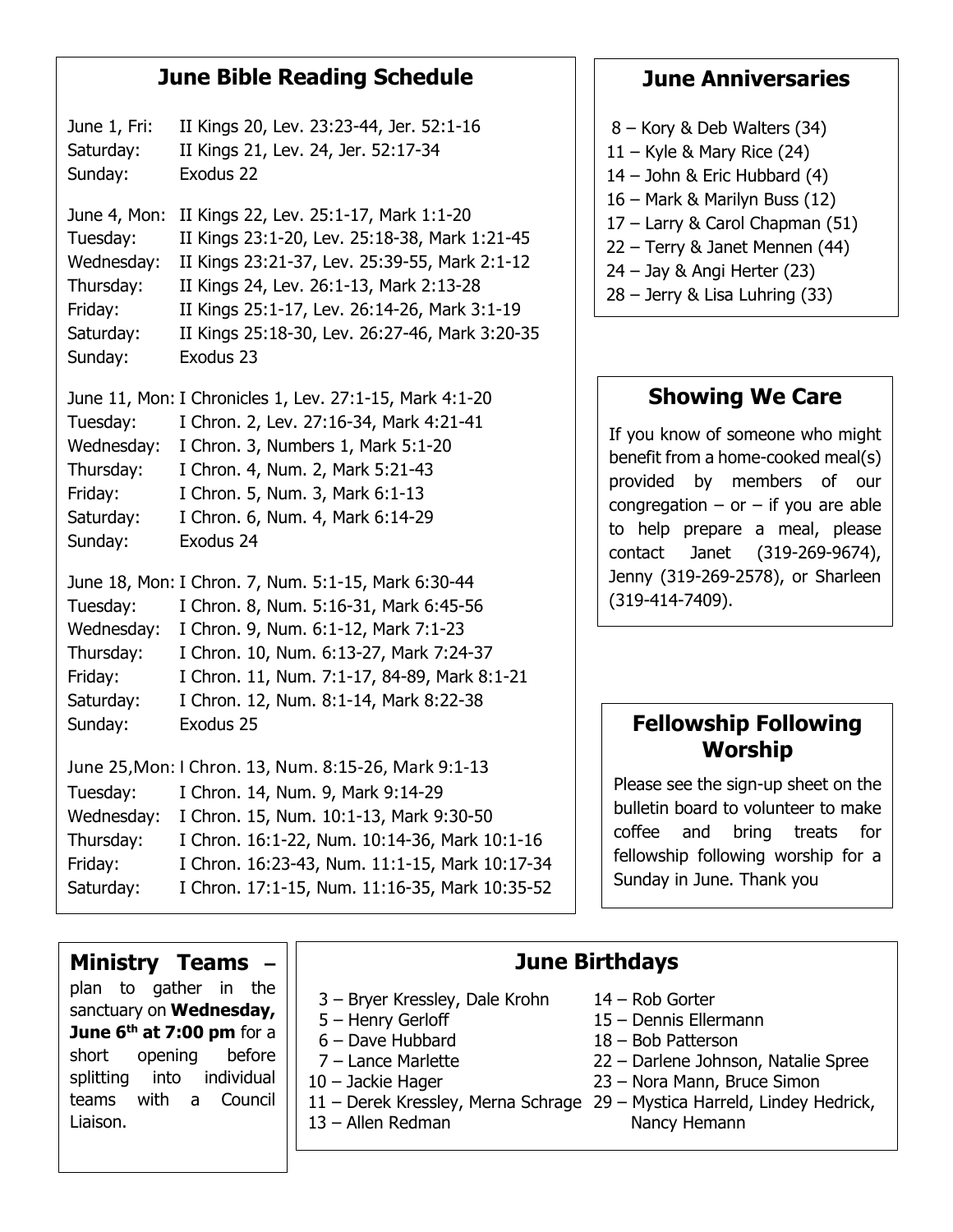# Worship Assistant Schedule for June--Worship Service 9:00 a.m.

|                          | June 3                                     | June 10           | <b>June 17</b>      | June 24             |  |  |  |  |  |
|--------------------------|--------------------------------------------|-------------------|---------------------|---------------------|--|--|--|--|--|
| <b>USHERS</b>            | Jeff Johnson                               | Jeff Johnson      |                     |                     |  |  |  |  |  |
| ORGANISTS/PIANISTS       | Janet Mennen/Sharleen Hubbard/Jacque Craig |                   |                     |                     |  |  |  |  |  |
| <b>ALTAR GUILD</b>       | Marilyn Ingalls                            |                   |                     |                     |  |  |  |  |  |
| <b>GREETERS</b>          | Leah Knock &                               | Shirley Cassady & | Jeff & Pam          | Dennis & Julia      |  |  |  |  |  |
|                          | Jason Uhlenhopp                            | Carol Warneka     | <b>Jacobson</b>     | Dudley              |  |  |  |  |  |
| <b>LECTORS</b>           | Jeff Jacobson                              | Sherry Brouwer    | Dave Hubbard        | Dan Frey            |  |  |  |  |  |
| <b>LITURGISTS</b>        | Dale Krohn                                 | Michelle Krohn    | Sharleen Hubbard    | <b>Terry Mennen</b> |  |  |  |  |  |
| <b>ACOLYTES</b>          | Corryn Mann                                | Gavin Bernard     | Ava Mann            | Evan Palmer         |  |  |  |  |  |
| <b>COMMUNION</b>         | Michelle Krohn                             |                   | Michelle Krohn      |                     |  |  |  |  |  |
| <b>ASSISTANTS</b>        | <b>Stacy Palmer</b>                        |                   | <b>Stacy Palmer</b> |                     |  |  |  |  |  |
| <b>COFFEE FELLOWSHIP</b> |                                            |                   |                     |                     |  |  |  |  |  |
| <b>SOUND SYSTEM</b>      | Dan Frey/JoAnne Schwarz                    |                   |                     |                     |  |  |  |  |  |

# May Summary of Attendance and Financial Contributions

|                               | <b>Attendance</b> | <b>Bene./Mission</b> | <b>Current</b> | <b>Building Maintenance</b> |
|-------------------------------|-------------------|----------------------|----------------|-----------------------------|
| Sunday, May 6                 | 74                | \$230.25             | \$2,659.30     | \$0.00                      |
| Sunday, May 13                | 76                | \$163.10             | \$1,687.95     | \$0.00                      |
| Sunday, May 20                | 75                | \$152.90             | \$2,136.10     | \$0.00                      |
| Sunday, May 27                | 49                | \$105.00             | \$1,390.71     | \$0.00                      |
| <b>January 1-May 27, 2018</b> |                   | \$3,353.22           | \$44,534.39    | \$0.00                      |